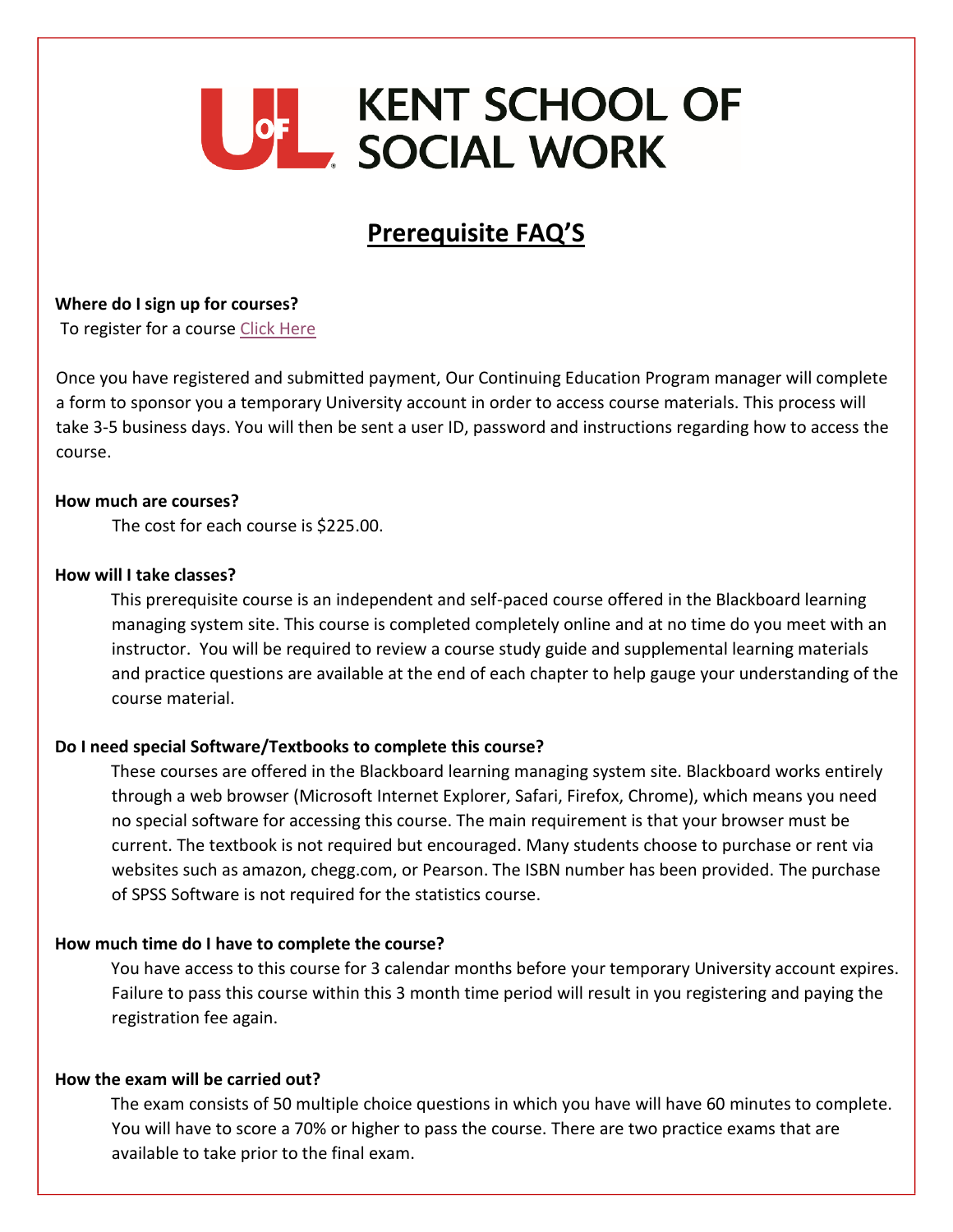## **How do I prepare for the final exam?**

To help prepare you for the test, there is an interactive study guide that will assist you in reviewing each chapter from the course textbook and practice questions for each chapter. It is up to you to decide how much review and study are necessary prior to taking the test.

# **Will I have the opportunity to take a pre-test?**

There is an optional 30-minute practice test is provided to help you assess your current knowledge. The test is similar--but not identical--to the actual test you will take for credit. You may take the practice test up to two times.

# **How many opportunities will I have to take the final test?**

There are two 60-minute tests that you may take for credit. Start with Test #1. Blackboard will automatically score your test and provide your test results. If you receive a passing score (70% or better), you do not need to take Test #2. If you do not pass Test #1, you may take Test #2, and the higher of the two scores will be counted. If you still do not have a passing score after taking both tests, you will need to retake the course by re-enrolling and paying the registration fee.

# **How soon will I know my test score?**

Blackboard will automatically score your test and provide your test results.

# **Is there a time limit for the test?**

The test is timed and must be completed within one hour.

# **Do I get a letter grade for this course?**

These courses are taken a pass/fail courses. You do not receive a letter grade for these courses and they do not appear on official university transcripts. A passing grade in this course is earning a 70% or higher on at least one of the two tests.

# **How do I get my certificate of Completion?**

Once you have taken and passed your test(s) for credit, please contact the Office of Continuing Education at conted@louisville.edu. You will complete an evaluation of the course and an electronic Certificate of Completion will be sent directly to you to be shared with the appropriate person at your University as verification of meeting their requirement. Please allow 24-48 hours for verification. The Kent School Continuing Education Department **does not submit official transcripts or certificate to other universities.** 

### **Will these courses appear on my official transcripts?**

These prerequisite courses do not appear on official university transcripts. A certificate of completion will be given for you to share with your institution. Be sure to get permission from your institution **before** registering for these courses.